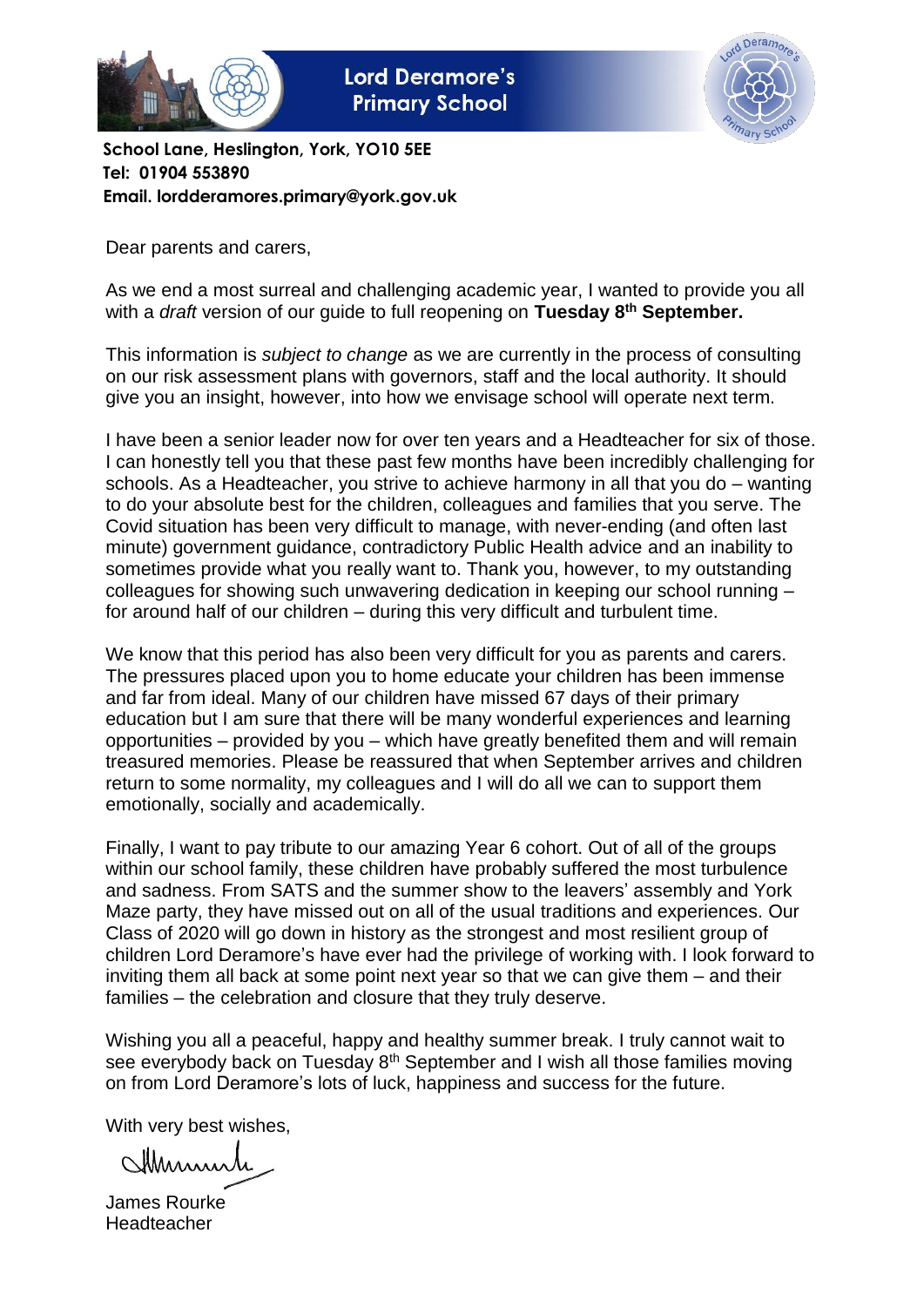

**Lord Deramore's Primary School** 



**School Lane, Heslington, York, YO10 5EE Tel: 01904 553890 Email. lordderamores.primary@york.gov.uk**

20th July 2020

### **September 2020 Reopening Plans**

A central part of our plans to minimise the risk of Covid-19 transmission is the concept of a secure 'Bubble'. These 'bubbles' will be consistently staffed by the same team and both children and staff within bubbles will not mix whilst on site.

# Bubble One (EYFS)

| Early Years                | <b>Rachel Carr</b>                    | Ann Bradley (TA)<br>Kim Arthur (EHCP TA)<br>Liz Williams (EHCP TA)     |  |  |  |
|----------------------------|---------------------------------------|------------------------------------------------------------------------|--|--|--|
|                            |                                       | Jo Reynolds (Midday Supervisor)<br>Kim Arthur (Midday Supervisor)      |  |  |  |
|                            | <b>Bubble Two (KS1)</b>               |                                                                        |  |  |  |
| Year 1                     | Julia Jones<br><b>Alison Gulliver</b> | Becky Maddock (TA)                                                     |  |  |  |
| Year <sub>2</sub>          | <b>Mary McCormack</b>                 | Debbie Graham (TA)                                                     |  |  |  |
|                            | <b>Amy Holden</b>                     | Zeenat Zaffer (Midday Supervisor)<br>Becky Maddock (Midday Supervisor) |  |  |  |
| <b>Bubble Three (LKS2)</b> |                                       |                                                                        |  |  |  |
| Year <sub>3</sub>          | <b>Suzie McKenna</b>                  | Jane King (TA)                                                         |  |  |  |
| Year 4                     | <b>Adam Sharpe</b>                    | Sarah Pierotti (TA)                                                    |  |  |  |
|                            |                                       | Sue Thompson (Midday Supervisor)<br>Jane King (Midday Supervisor)      |  |  |  |
| <b>Bubble Four (UKS2)</b>  |                                       |                                                                        |  |  |  |
| Year <sub>5</sub>          | <b>Mark Richards</b>                  | Emma Havercroft                                                        |  |  |  |

Year 6 **Helen Smith** Annette Lee

Lara Howland (EHCP TA) Lisa De Sousa (EHCP TA)

Penny Toye (Midday Supervisor) Lisa De Sousa (Midday Supervisor)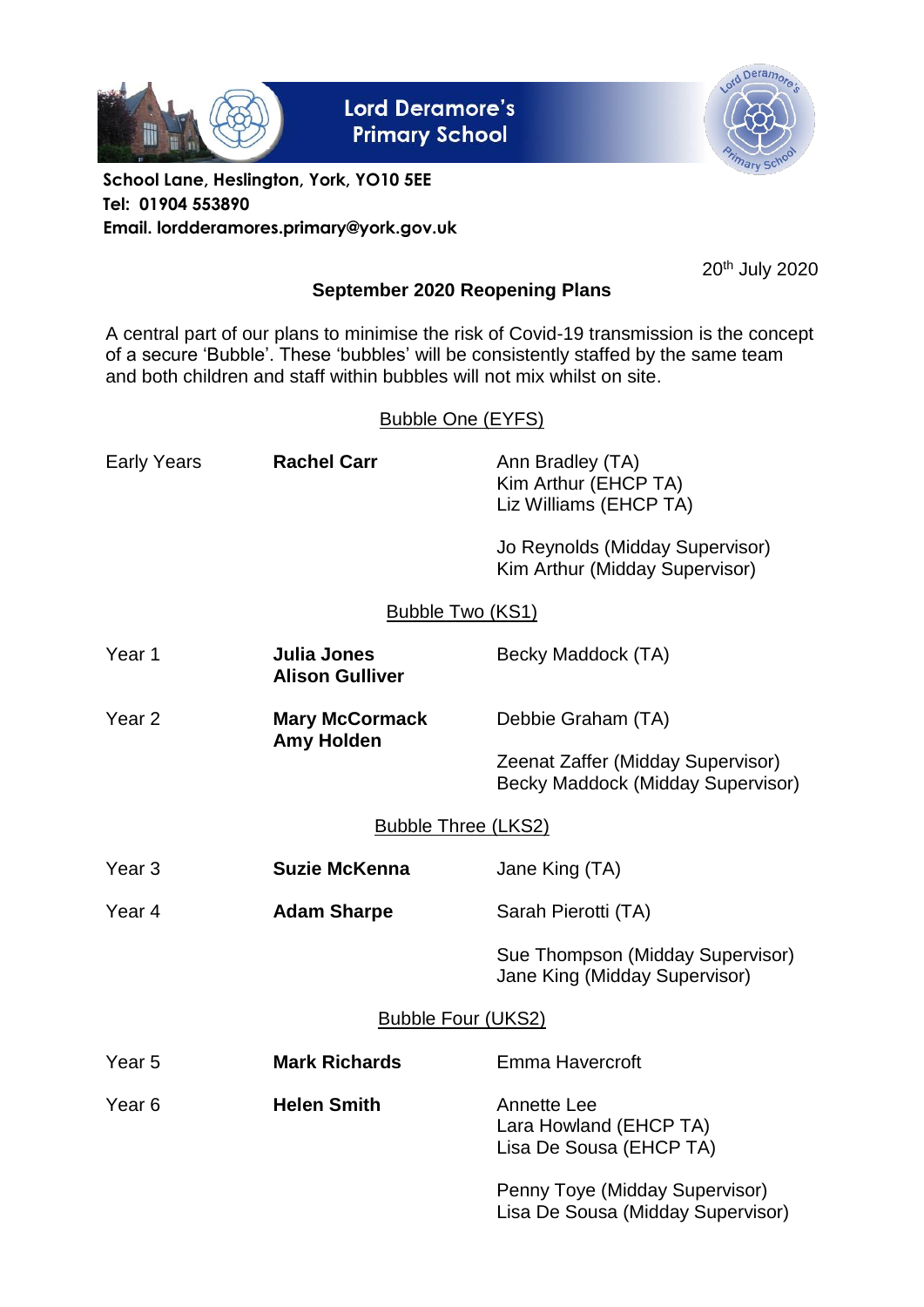### **Covid-19 Protocols**

Public Health England have recently published this flow chart outlining what schools will do if there is a suspected case. Key protocols for you to be aware of include:

- A child/adult **plus all family members** will be sent home from school if they display any of the published Covid-19 symptoms. The symptomatic child/adult will stay off school for **seven** days, other family members for **fourteen** days.
- Any household members with symptoms must be tested for Covid-19.
- School should be provided with evidence of the test result. This will remain confidential.
- If the test result is negative, the child/adult/family may return to school so long as:
	- $\checkmark$  everyone in the household who has symptoms tests negative
	- $\checkmark$  everyone in your support bubble who has symptoms tests negative
	- $\checkmark$  you were not told to self-isolate for 14 days by NHS Test and Trace
	- $\checkmark$  you feel well if you feel unwell, stay at home until you're feeling better
- Upon a positive, confirmed case, it is likely that the local Health Protection Team will close an entire bubble for fourteen days. This therefore means that **your child's school provision could be cancelled at very short notice** for a two-week period. It could be even longer if there is a localised outbreak.
- Everybody will be notified if there is a confirmed case within our school. We will not name the child/staff member however.
- Whilst families may feel aggrieved about their child(ren) being sent home for mild symptoms for up to 14 days, we are required to follow the guidance to the letter in order to protect all members of our school community. We unfortunately expect that several children may be affected by this rule - due to the common cold being highly prevalent during the autumn term. School will, however, support any isolated children with home learning activities.



cleaning, minimising mixing and contact by altering the environment and daily schedules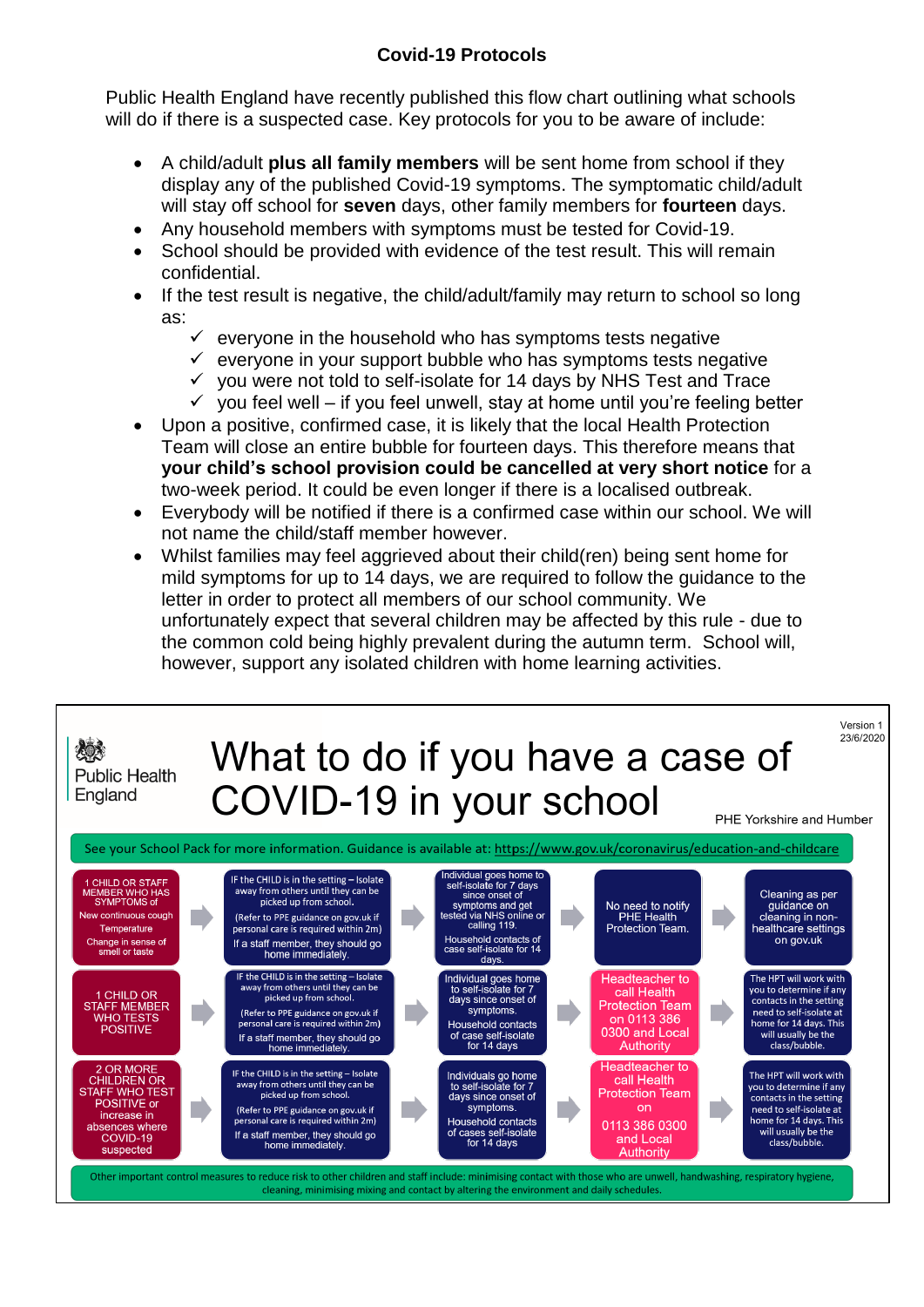Alongside the use of protective 'bubbles' and strict protocols in dealing with suspected cases, other measures to minimise the risk of transmission include:

- Regular handwashing (especially on arrival)
- Extra cleaning around the school
- Personal Protective Equipment (PPE) and hygiene resources readily available as and when required
- Regular, ongoing health and hygiene education with all children

#### **School Hours and Site Access**

Whilst many schools in York are introducing staggered start and finish times across their year groups, we have decided that this would not be ideal or convenient for working families, particularly those with several children in different year groups. We are therefore only having a slightly different start and finish time for Early Years.

|              | <b>Start Time</b>    | <b>Finish Time</b>      |
|--------------|----------------------|-------------------------|
| Early Years  | Doors open 8.50a.m   | $\vert$ 3.00p.m. prompt |
|              | Doors close 9.00a.m. |                         |
| Years 1 to 6 | Doors open 8.40a.m.  | $\vert$ 3.15p.m. prompt |
|              | Doors close 8.50a.m. |                         |

Punctuality is going to be critical in keeping our site secure. Please ensure that your child arrives and is collected during the specified times. School gates will be closed promptly at **9.00a.m.** for safeguarding reasons.

In order to ensure that bubbles avoid mixing on site, we have to restrict access to KS2 parents/carers and insist that children use three key pedestrian entrance points. One parent or carer may accompany EY/Y1/Y2 children onto the school site. In the first week of term, staff will be available at the entrances to help and reassure any children – particularly those in Year 3 used to entering the site with parents/carers.

Some exceptions will be allowed to these rules (e.g. for children with younger siblings in prams or those with disability/access needs) but these must be approved by the school office first. Please contact Miss Nicholson via email to discuss [lordderamores.primary@york.gov.uk.](mailto:lordderamores.primary@york.gov.uk)

The Department for Education is encouraging families to walk, cycle or scoot to school. If you are unable to do this, the church car park is still available 8.30-9.00am and 3.00-3.30pm but please adhere to good social distancing. If you are using public transport, please ensure you wear a face covering but be aware that this covering must be securely stored upon entering school and may not be worn whilst in school.

Our normal cycle sheds/scooter rack will only be accessible by EY/Y1/Y2 children and staff. Y3-6 children entering the school site with bikes or scooters will need to walk them to their designated entrance doors. They will store them on the grass verge opposite the KS2 classrooms. This therefore means that they will not be covered/sheltered during these temporary arrangements. The site however is secure.

City of York Council are still searching for a school crossing patrol officer for our school. In the absence of an officer, parents and carers must **supervise children very closely** near the busy roads surrounding our school. School can only accept responsibility for health and safety of children whilst on our site and any parents/carers with ongoing concerns relating to the traffic on Field Lane should direct these to the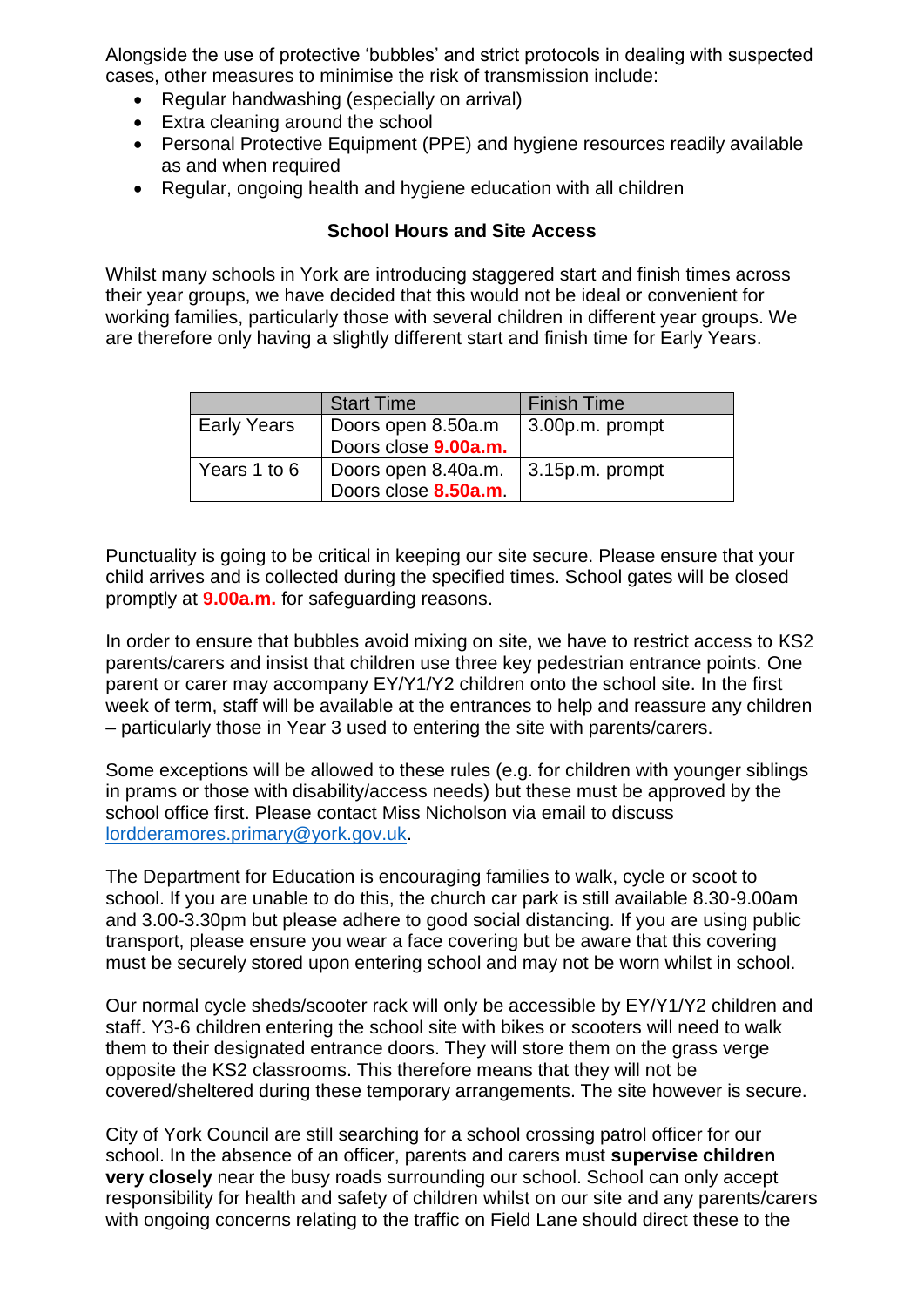council via [road.safety@york.gov.uk](mailto:road.safety@york.gov.uk) or [ben.potter@york.gov.uk](mailto:ben.potter@york.gov.uk) who was leading on the proposed traffic calming measures.

Visitors (including parents/carers, contractors, prospective families) will normally **not**  be allowed in the school building. Parents and carers collecting children during the school day should come to the school office. All correspondence, letters and enquiries should be directed to the school office either via telephone (01904 553890), email (lordderamores.primary@york.gov.uk) or via children's book bags/planners.



#### **Pedestrian Access to School**

We will be regularly reviewing this system in the first few weeks. If this system is not adhered to, we may have to consider staggered start and finish times for different year groups. Please therefore try and support us with these temporary drop-off and collection protocols.

#### **Breaks and Lunchtimes**

In order to avoid mixing 'bubbles', the playground will be timetabled at lunchtimes and playtimes. The Forest School will also be timetabled (TBC in September). The use of our large field will not be timetabled and staff will be utilising this space as much as possible.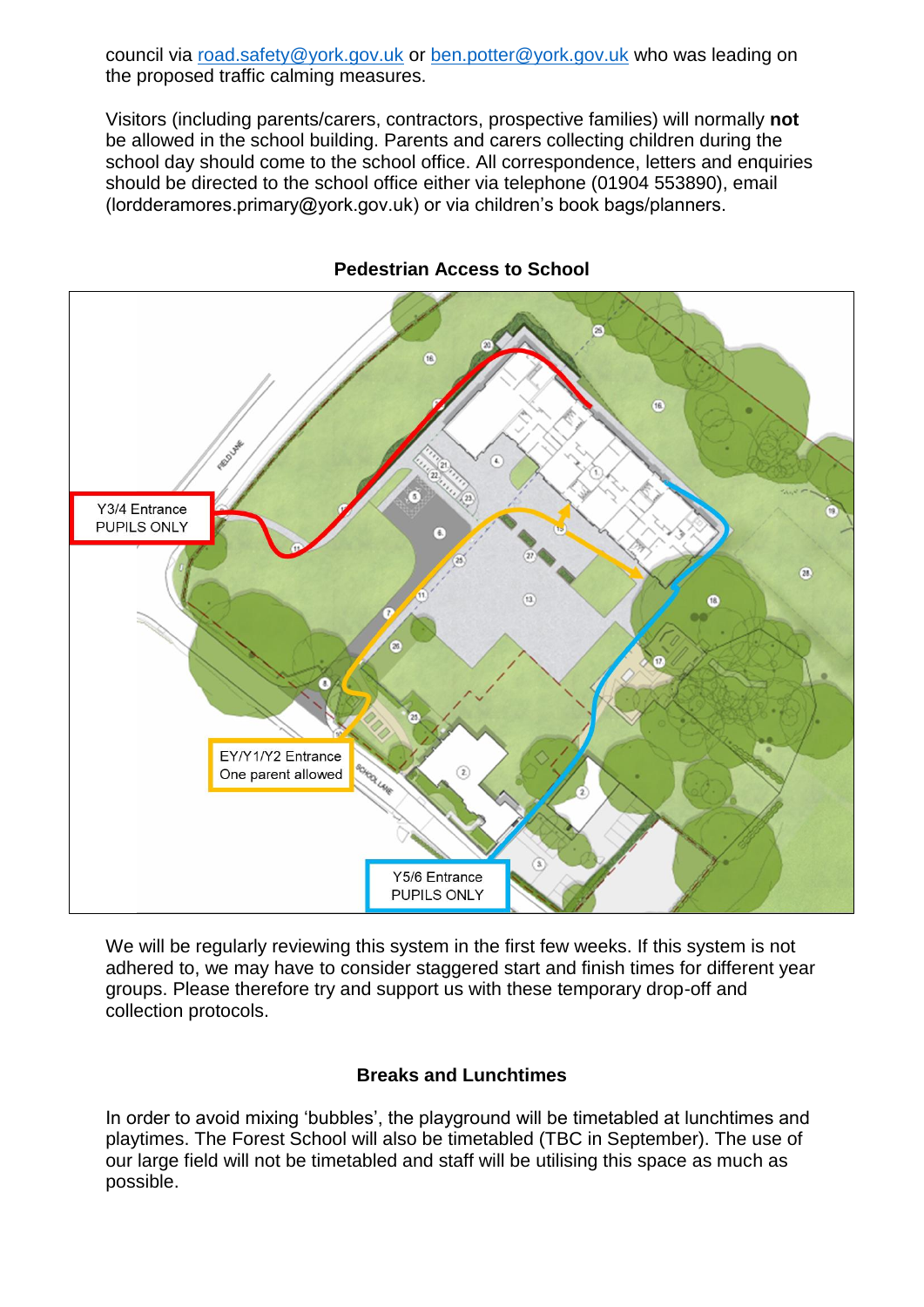| <b>MORNING BREAK</b>    |                                         |  |  |  |
|-------------------------|-----------------------------------------|--|--|--|
| <b>Early Years</b>      | Continuous play<br>(designated EY area) |  |  |  |
| Year <sub>1</sub>       | Continuous play<br>(designed Y1 area)   |  |  |  |
| Year 2                  | 10.00-10.15am<br>Plus PM break          |  |  |  |
| Years 3 and<br>4 (LKS2) | 10.20-10.35am                           |  |  |  |
| Years 5 and<br>6 (UKS2) | 10.40-10.55am                           |  |  |  |

| <b>LUNCH</b>            | Lunch<br>(classroom or field)     | Lunchtime play<br>(playground slot) |
|-------------------------|-----------------------------------|-------------------------------------|
| <b>Early Years</b>      | In the school hall<br>11.30-12.00 | Continuous play<br>provision        |
| Years 1 and<br>2 (KS1)  | 12.00-12.30                       | 11.30-12.00                         |
| Years 3 and<br>4 (LKS2) | 12.00-12.30                       | 12.30-1.00                          |
| Years 5 and<br>6 (UKS2) | 12.30-1.00                        | 12.00-12.30                         |

Our school catering company, *Caterlink*, will be providing 'finger food' and 'grab bag' options for the autumn term. These lunches are free of charge for those in receipt of Free School Meals and for children in Early Years, Year 1 and Year 2. There is a charge of **£2.35** per day for other children. Dietary and allergy needs will be accommodated.

The government's gift voucher scheme for Free School Meals families will cease on Friday 4<sup>th</sup> September and will no longer be funded by the Department for Education.

Pack-ups provided by home should remain as healthy as possible. Sweets and fizzy drinks are not allowed. We are also a **nut free zone** (which includes all nut-containing products, including Nutella and Peanut Butter).

Milk will only be available for Early Years children. Details of this will be sent out to new starter families soon via the providers *Coolmilk*. Milk is free for Under 5 children. There is a small charge for those Early Years children who are aged 5. The government's Fresh Fruit and Vegetable Scheme will restart in September, providing a free snack for every child in Early Years, Year 1 and Year 2. Other groups are welcome to bring their own healthy snack in for morning break times.

## **Uniform, PE Kit and Equipment**

- Children should wear their normal school uniform.
- To minimise any transmission risk, clothing should be regularly washed and in a clean state.
- Children will be accessing the outdoor grounds more frequently in the autumn term, please therefore ensure that your child has suitable wellies and waterproof clothes readily available in their lockers at all times.
- Teachers will notify you in their first newsletter about which days your children will be having PE lessons. PE kits should be brought into school on these days.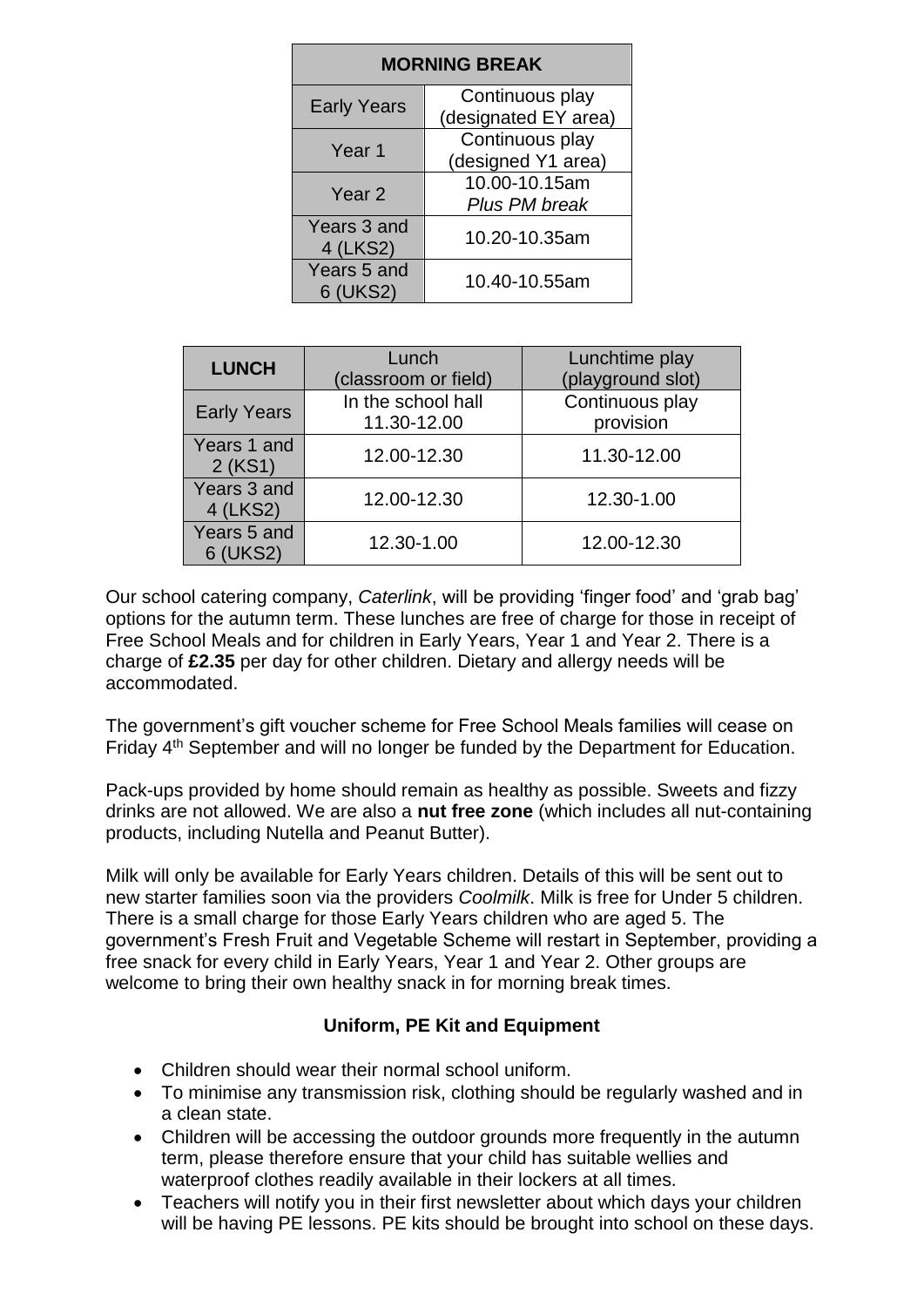- No toys or personal stationery/pencil cases should be brought into school. All children will have their own named resource sets supplied by school.
- Book bags and rucksacks may be brought into school to carry planners, homework, reading books, pack-ups, water bottles

#### **Medications**

Emergency medications are usually stored centrally in the school office. Individual classrooms, however, also have a medication box readily available. If your child has any emergency medication, such as inhalers or epipens, please ensure that these are brought into school on your child's first day (back). A medication form should be completed with clear instructions about when and how they should be administered. These forms can be requested via the school office.

### **Extra-Curricular Clubs and Activities**

No extra-curricular clubs or activities will be running for the foreseeable future. This is not an easy or desirable decision but the latest Government guidance makes it impossible for us to host clubs in September. We will of course review this if the situation and guidance changes. We will also be planning no educational visits during the autumn term. The Year 6 residential trip may also be cancelled/rearranged. Further details about Robinwood will be sent out to Year 6 families once we have further clarification from them.

Unfortunately, individual or small group music lessons are prohibited within schools. This guidance may change within the next few weeks however. Our usual peripatetic teachers (Diane Martin/Violins, Amy Lacy/Piano, Simeon Haslam/Rock Band and Peter Richmond/Guitar) are currently unable to carry out lessons on school premises. If this guidance changes, however, they will be in touch with their students' families.

### **Curriculum**

Although schools have several different ways of working under the present situation, a child's experience within the classroom should be relatively normal.

Your child will:

- Be fully supported, emotionally and socially, in their transition back to school. This will be our main priority in the first few weeks in September.
- Be fully supported academically so that they catch up on the 67 days of school missed since lockdown.
- Receive a full curriculum offer, including specialist teaching in music (Y2-6), French (Y4-6), PE and computing.
- Socialise and play (within their fixed bubbles) as normal.

Although we will not be meeting as a whole school until further notice, we will still hold a weekly 'Celebration' assembly virtually for the children.

## **Wrap Around Provision (Breakfast and After-School Club)**

*Kids Kabin* is our separate wrap-around club providers and they are currently drawing up plans to provide breakfast and after-school provision based on our secure bubble model. Based on their current indicative numbers, Breakfast Club will take place in the main hall – with each bubble seated in their own 'quadrant'. After-School provision has greater numbers of children and each bubble will therefore have their own dedicated space and staff.